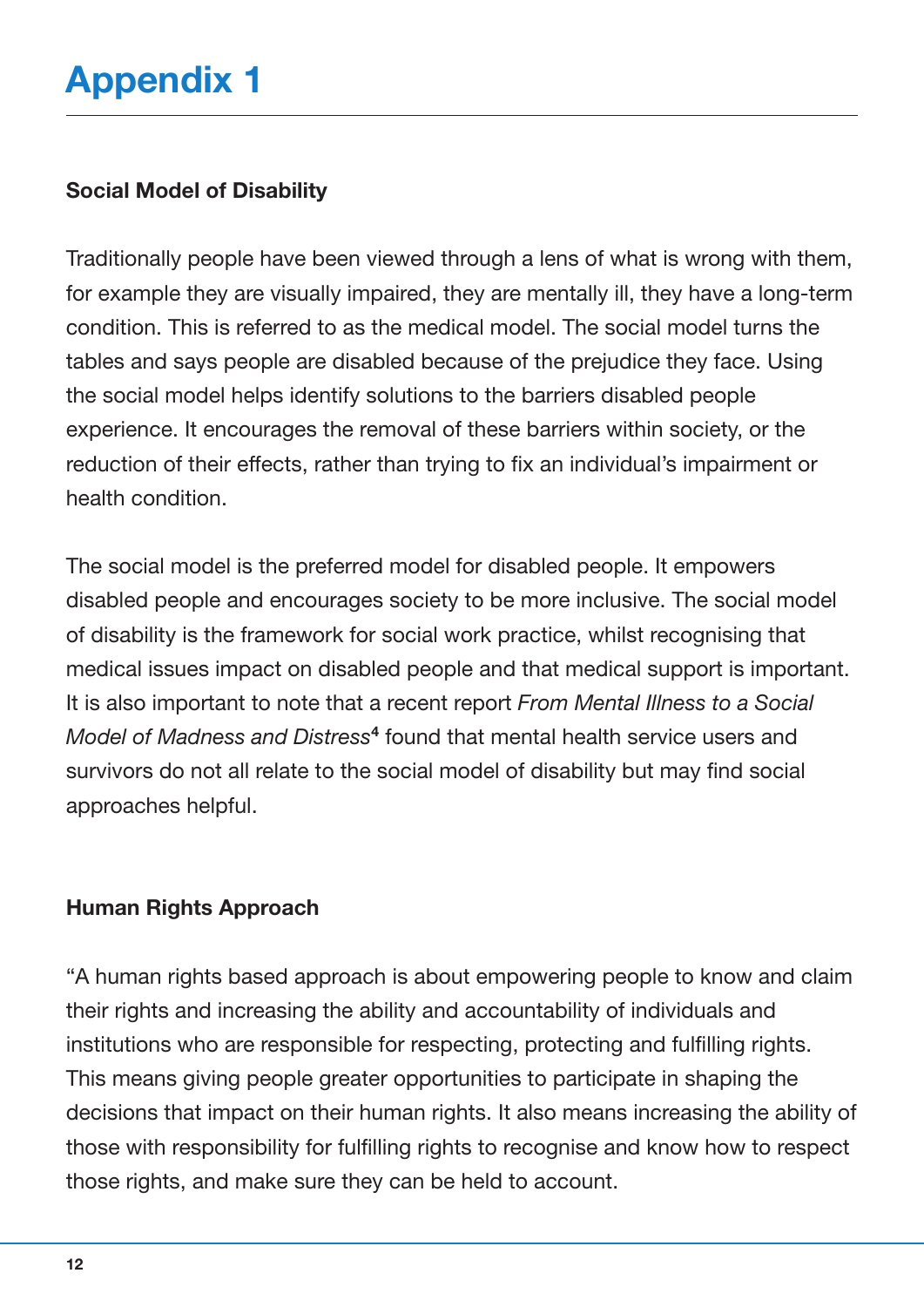Social work is a human rights profession, which recognises that people may face particular hardships arising from the disregard of their rights, or the particular barriers they may face giving effect to their rights. Social work needs to be at the forefront of addressing social and economic policy issues in society that will impact on the social wellbeing and safety of those with whom we work. A more explicit human rights approach to practice should enable social workers to maintain their values and deal with issues of conflicting rights and risk."**<sup>5</sup>**

## **Independent Living**

"Independent Living is a philosophy and a movement of people with disabilities who work for self-determination, equal opportunities and self-respect. Independent Living does not mean that we want to do everything by ourselves, do not need anybody or like to live in isolation. Independent Living means that we demand the same choices and control in our every-day lives that our nondisabled brothers and sisters, neighbors and friends take for granted. We want to grow up in our families, go to the neighborhood school, use the same bus as our neighbors, work in jobs that are in line with our education and interests, and raise families of our own. We are profoundly ordinary people sharing the same need to feel included, recognized and loved."**<sup>6</sup>**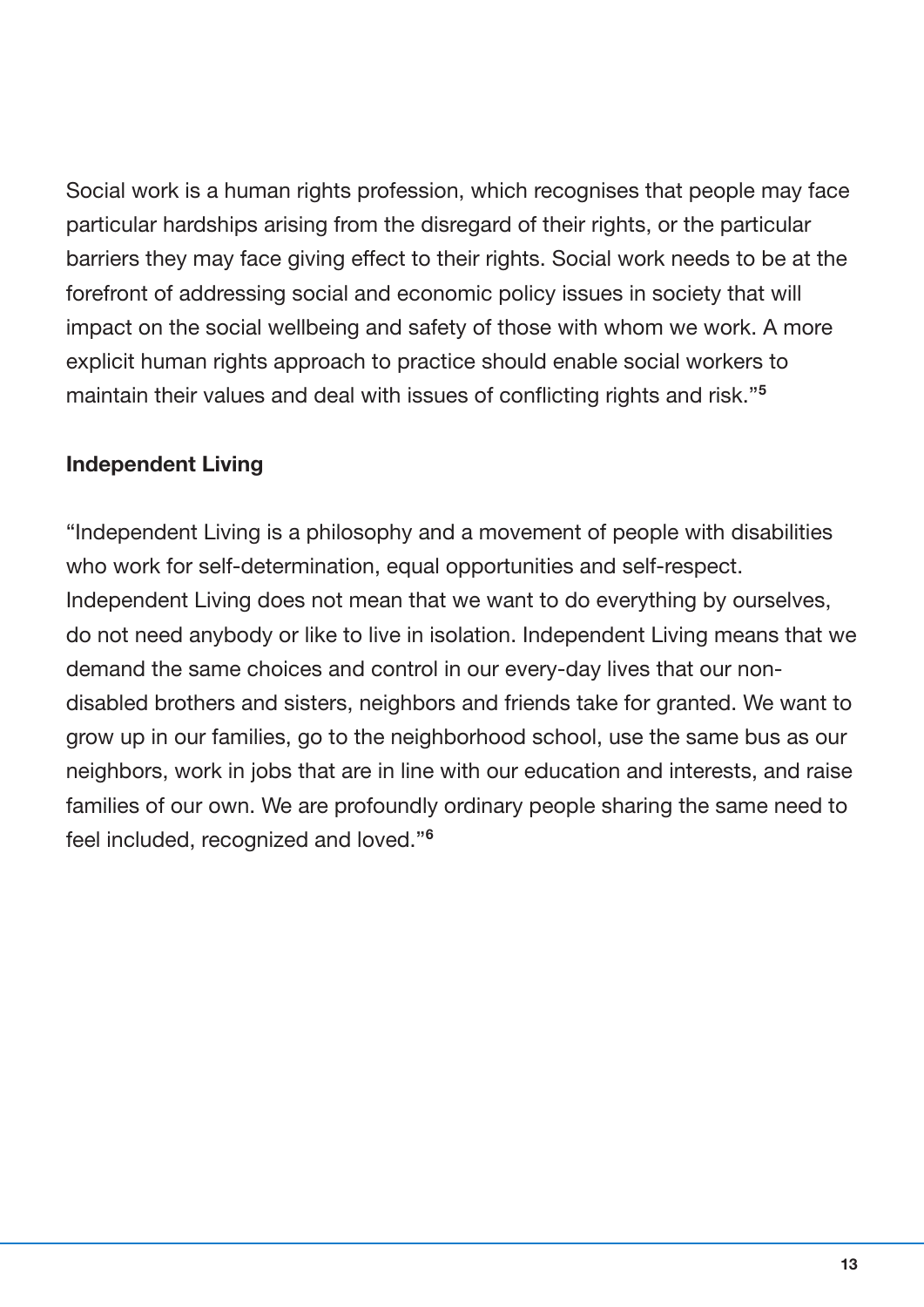## **Appendix 2: Evidence to support this Position Statement**

*The working group identified the following evidence in support of this position statement.*

## **1. Why disabled people and social workers need to work well together**

## **1.1 Common purpose and approach**

Disabled rights campaigners have worked for decades to obtain:

- A change in social attitudes towards the social model of disability
- Independent living
- The same choice, control and freedom as any other citizen. **7**

Disabled people identify the need:

- To advance health, work and democracy
- To make human rights real and ensure citizenship
- For fully inclusive processes. **8**

The *United Nations Declaration of Rights of Disabled Person* states the principles of:

- Respect for inherent dignity, individual autonomy including the freedom to make one's own choices, and independence of persons
- Non-discrimination
- Full and effective participation and inclusion in society
- Respect for difference and acceptance of persons with disabilities as part of human diversity and humanity
- Equality of opportunity
- Accessibility
- Equality between men and women
- Respect for the evolving capacities of children with disabilities and respect for the right of children with disabilities to preserve their identities. **9**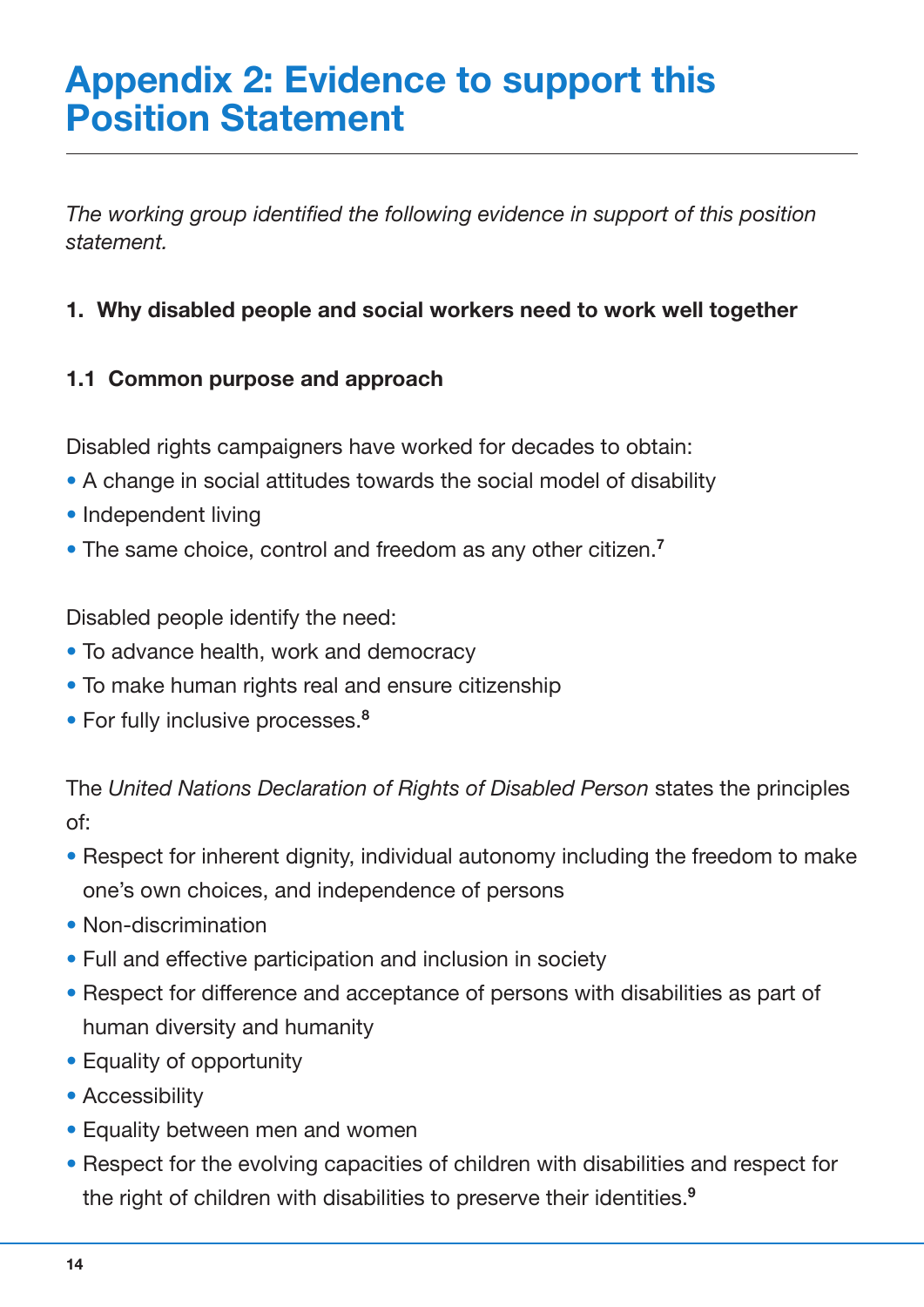Social work is a human rights profession. Social workers need to work with service users, communities and other agencies for social justice. Social workers need to address poverty and discrimination. **10**

Social workers must promote and protect the interests of service users and carers. **<sup>11</sup>** Social workers should *"work co-productively and innovatively with people, local communities, other professionals, agencies and services to promote self-determination, community capacity, personal and family reliance, cohesion, earlier intervention and active citizenship."* **<sup>12</sup>**

Social workers should:

- Address issues that affect ability to do good practice
- Work in partnership
- Address power and discrimination
- Integrate the principles of and entitlements to social justice, social inclusion and equality
- Apply the principles and entitlements of human and civil rights
- Understand welfare.

Social workers need to work ethically and transparently when self-determination may be constrained by law. **13**

## **1.2 We can make progress together**

If social care was based on the evidence of what people who use services want then it would include full user involvement:

*"My vision for user involvement, advocacy and co-production is one where their definition, policy and practice is strongly in the hands of service users and our organisations, and where we as people who use services play an equal role in their conceptualisation and associated action for change."* (Peter Beresford) **14**

*Making It Real: Marking progress towards personalised, community based support* sets out statements for how people want services to work. These include: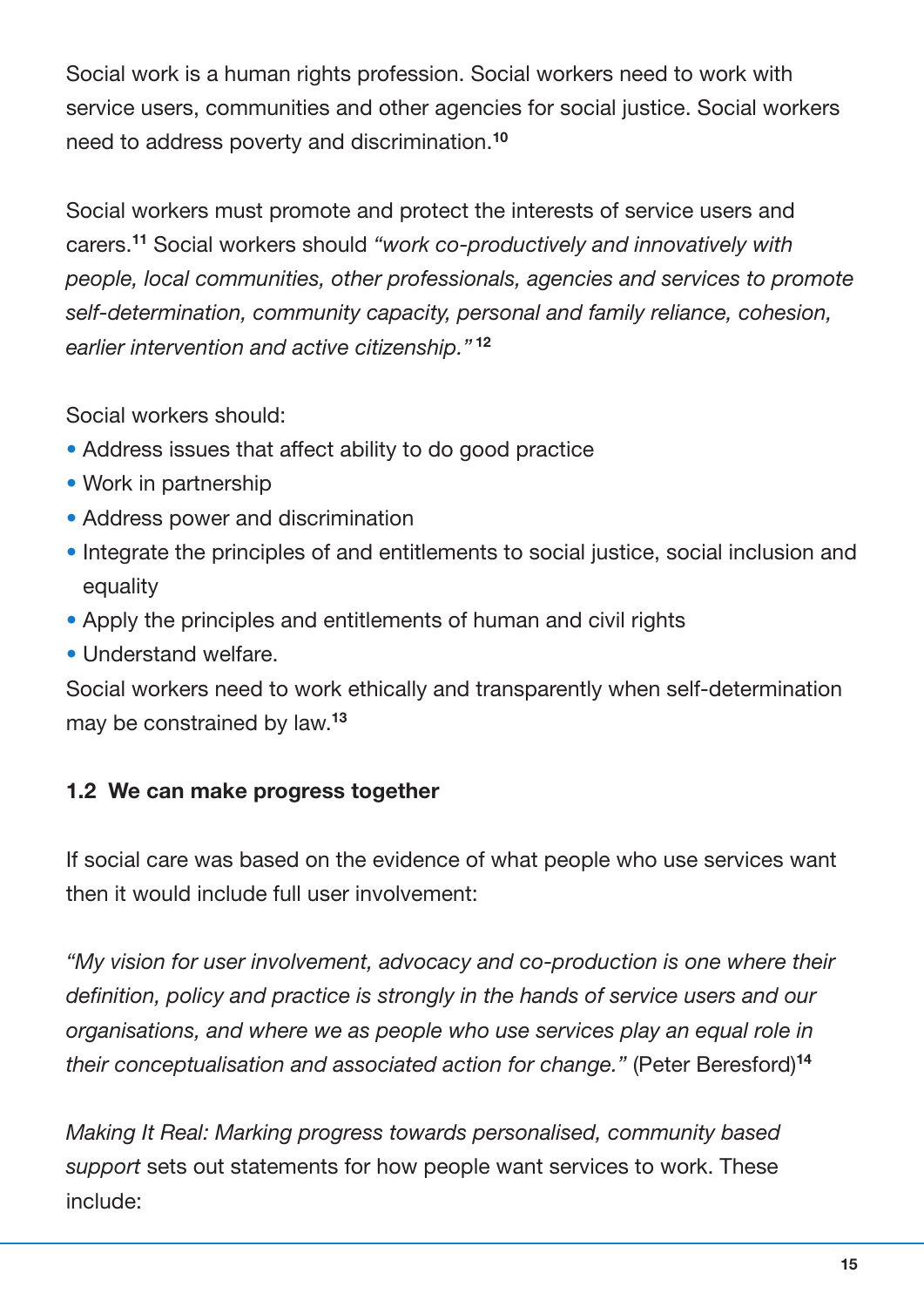- *"I can speak to people who know something about care and support and can make things happen*
- *I have access to a range of support that helps me to live the life I want and remain a contributing member of my community*
- *I have care and support that is directed by me and responsive to my needs*
- *I feel safe, I can live the life I want and I am supported to manage any risks."* **<sup>15</sup>**

User-Led Organisations can play a key role in supporting the transformation of adult services. They have legitimacy and can enable greater voice, choice and control for disabled adults. **16**

A recent review of *the effectiveness of social work with adults* found that there are positive examples of empowering social work. **17**

There are examples of social workers working in empowering ways when they:

- Promote the skills, abilities and knowledge of the person with care and support needs and their carers
- Promote individual wellbeing by encouraging independence, self-care, support and learning opportunities for informal carers, before specific service solutions are sourced
- Challenge those services to align themselves with the contribution, knowledge and skills of the individual and their support network. **18**

## **1.3 Issues with how we work together**

A range of recent reports by Disability Rights UK, In Control and SCOPE identify significant issues with how services currently support disabled adults:

- The challenge of increasing demand and reducing budgets
- Services often don't support independence, meet needs, enable inclusion and work
- Many people have experienced cuts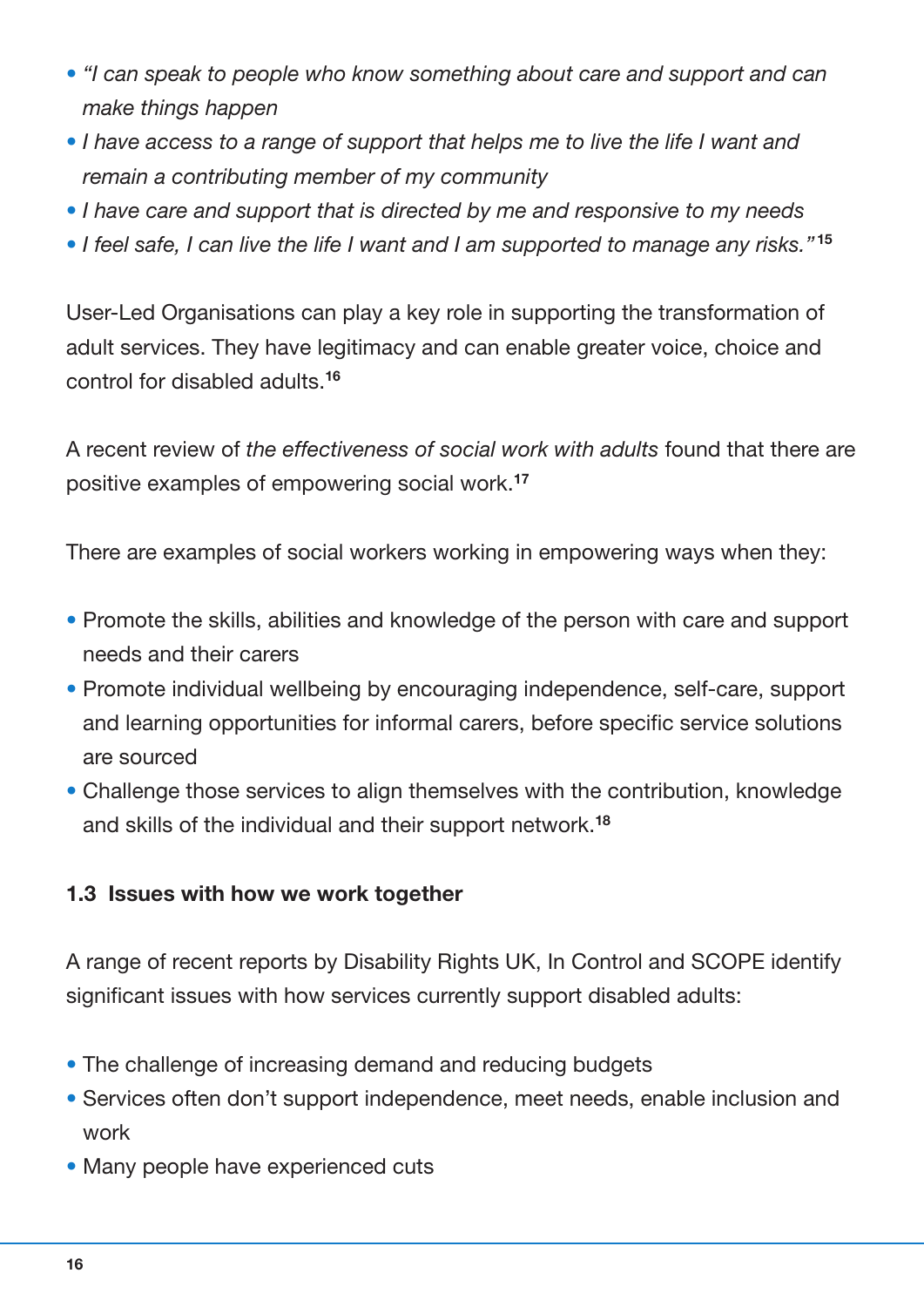- Choice and control are reducing due to lack of funding, including closure of the Independent Living Fund
- Information provided to disabled adults does not fully set out the principles and rights of the Care Act
- Processes and cultures need to improve. **19**

A recent report on social work practice identified issues that people who use services can face:

- Cuts leading to lack of social work time or service provision
- Frequent changes of staff
- Inconsistent communication or recording
- Lack of acceptance of choices
- Sharing information inappropriately. **20**

*"Some groups, particularly from minorities often experience inferior access to and support from services. The same groups are likely to have inferior opportunities to get involved in schemes to strengthen their voice. The combined effect of these two factors is likely to be to exacerbate and perpetuate inequalities faced by some of the most disadvantaged groups in our society."***<sup>21</sup>**

## **1.4 Difficult context**

A range of recent reports by Disability Rights UK, In Control and SCOPE identify significant issues that affect disabled adults:

- Disabled people find it hard to access credit
- There is a need for flexible workplaces, creative job creation and personalised support
- Negative attitudes to and avoidance of disabled people are widespread
- Portrayal of disabled people in the media is unfair.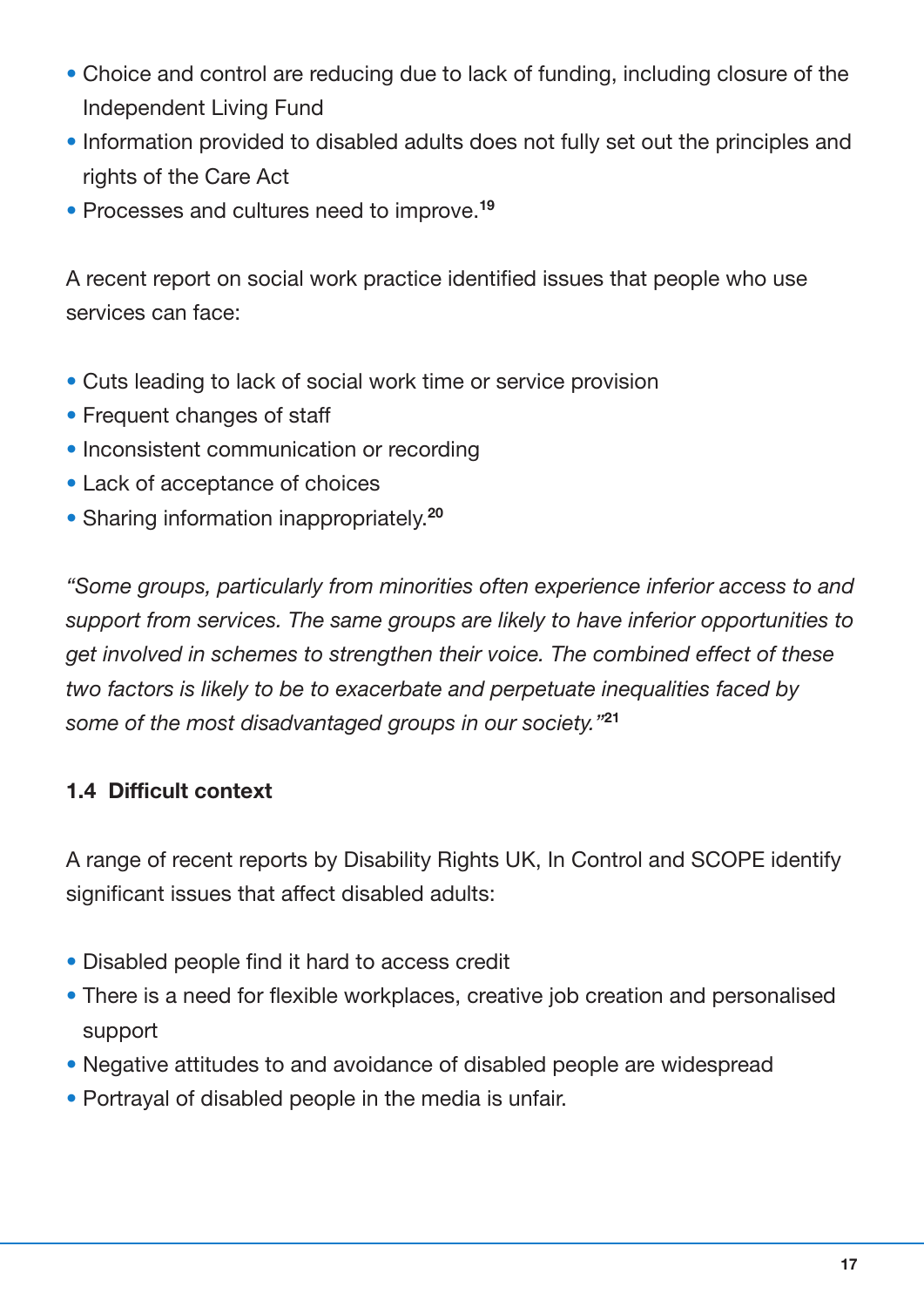*"The adult social care sector continues to experience financial strain. Further efficiencies are difficult to achieve, due to staffing being a high proportion of costs, and profitability is reducing, leading to some services exiting from the market. The potential impact of these exits are people having less choice or experiencing a lack of continuity of service, and delays in securing them a package of good quality care that meets their needs and preferences. It is also likely to lead to greater use of unpaid care."***<sup>22</sup>**

## **2. What we are aiming for**

*Making It Real* statements cover the following areas to say what good practice is:

- Information and Advice: having the information I need, when I need it
- Active and supportive communities: keeping friends, family and place
- Flexible integrated care and support: my support, my own way
- Workforce: my support staff
- Risk enablement: feeling in control and safe
- Personal budgets and self-funding: my money. **23**

BASW Human Rights Policy states that principles of social justice, human rights, collective responsibility and respect for diversities are central to social work. **24**

Making Safeguarding Personal aims to ensure that adults, who are at risk of abuse or neglect, remain in control of what happens to safeguard them.

*"It is about having conversations with people about how we might respond in safeguarding situations in a way that enhances involvement, choice and control as well as improving quality of life, wellbeing and safety. It is about seeing people as experts in their own lives and working alongside them. It is about collecting information about the extent to which this shift has a positive impact on people's lives. It is a shift from a process supported by conversations to a series of conversations supported by a process."***<sup>25</sup>**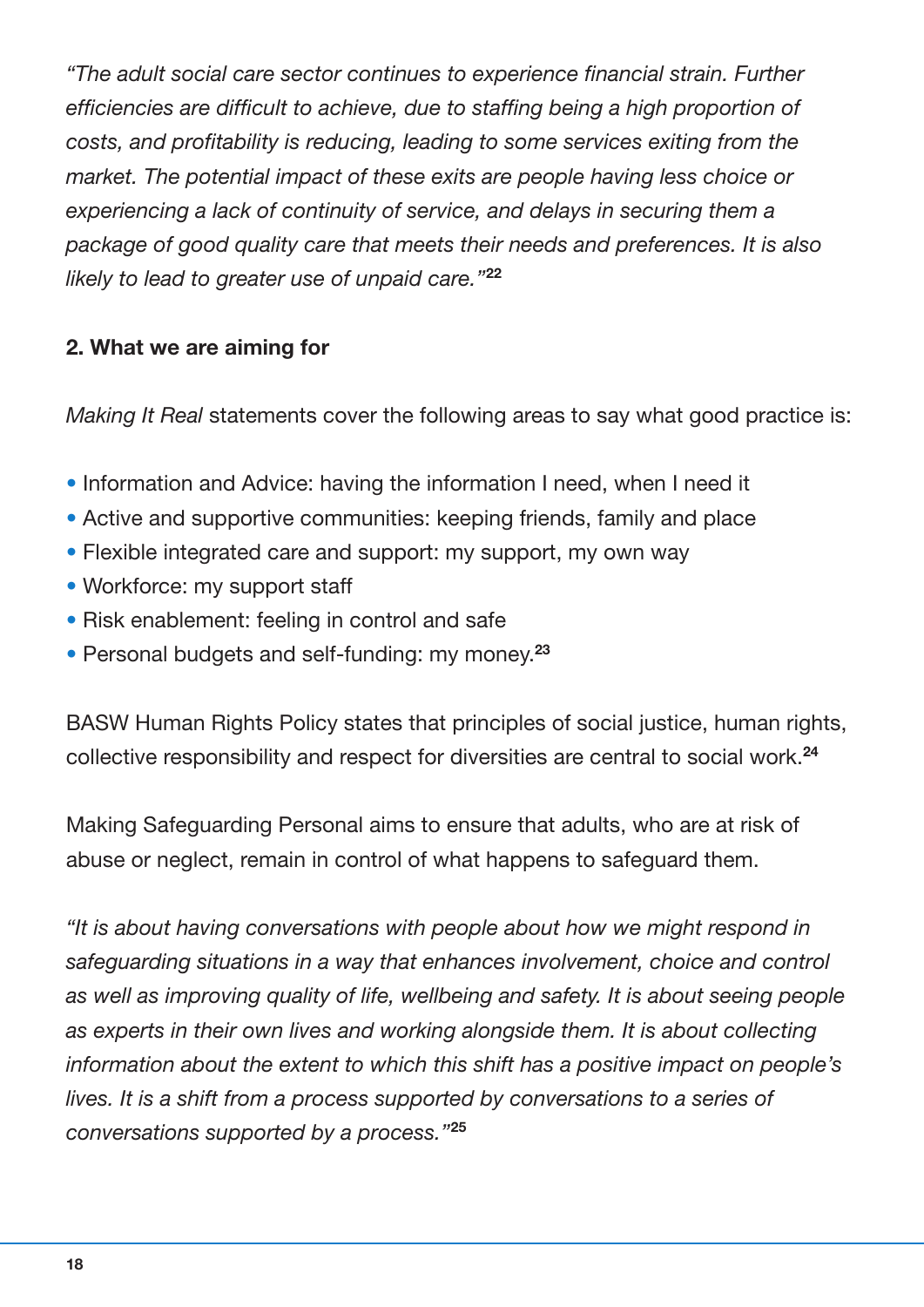## **3. What we believe will help us**

Evidence points to the following:

- Improved process comes from genuine commitment to personalisation
- There is a need for the right support, the right tools, the right systems and the right attitude
- We need to aim high
- There is a need for transparent and honest relationships, a 'whole-person' offer that builds on strength and community capacity, and person-centred services with real choice and control
- The values of transparency, simplicity and inclusion are important
- Choice and control is a solution not a problem
- There is a need for strength-based approaches
- The human-rights based approach supports ethical practice. **26**

Disabled people bring:

- Expert experience
- Skills that arise from resilience.

Social workers can support people in complex situations, when they are disempowered, when they are excluded, when their independence is limited. **27**

We need leadership, involvement, culture, accountability, professional standards, workforce development, co-production, coordination, and to use evidence. **28**

Social workers need:

- To empower people and recognise their particular needs or ways of working that work for them
- A better understanding of people's experiences. **29**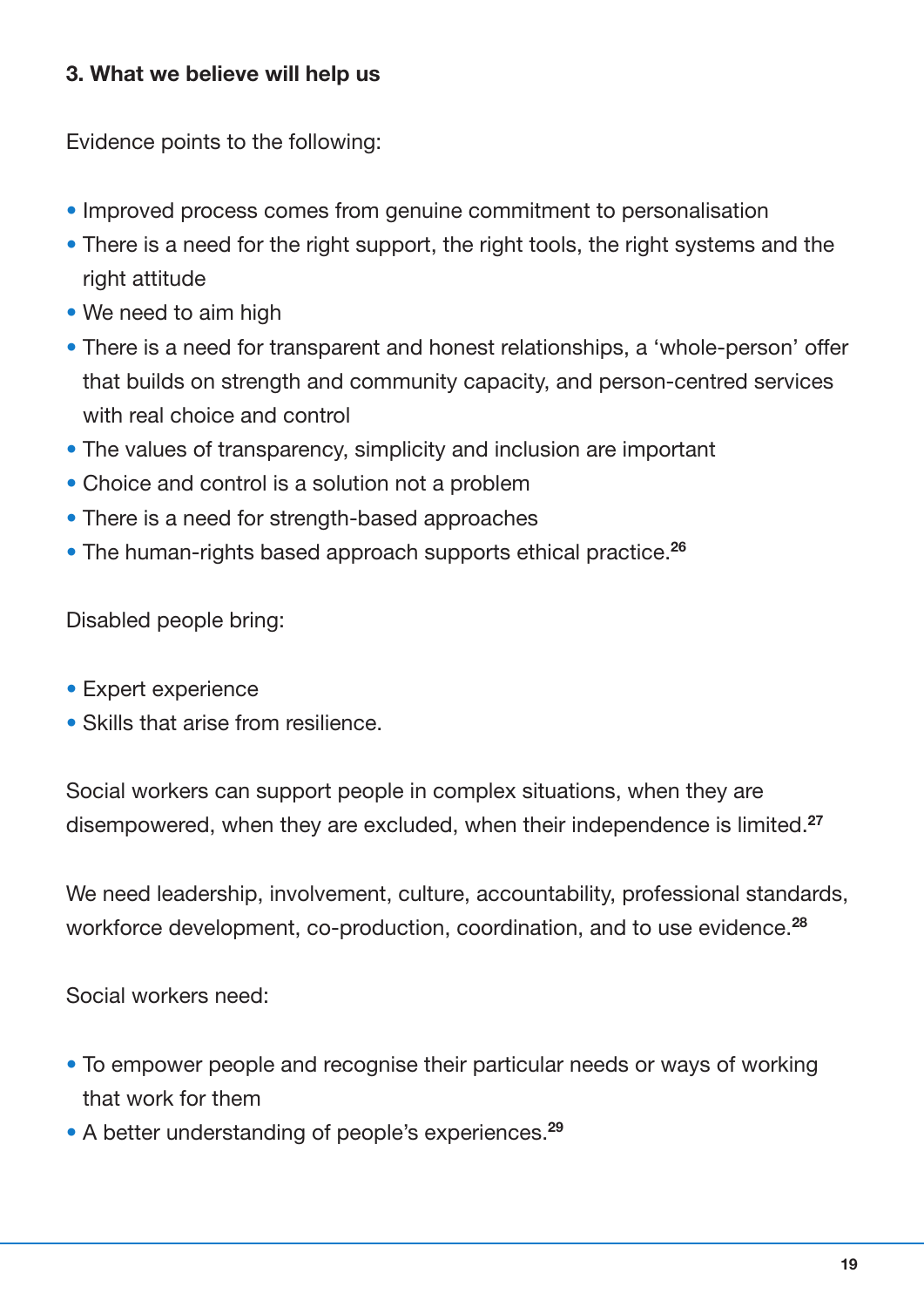# **References**

- 1 The definition of social work was approved by the International Federation of Social Work General Meeting and the International Association of Schools of Social Work General Assembly in July 2014 as the global definition
- 2 Social Care Institute for Excellence (2015) Co-production in social care: What it is and how to do it <www.scie.org.uk/publications/guides/guide51/files/guide51.pdf>
- 3 The Care Act <www.legislation.gov.uk/ukpga/2014/23/contents/enacted>
- 4 Shaping Our Lives (2016) From Mental Illness to a Social Model of Madness and Distress
- 5 British Association of Social Workers (2015) Human Rights Policy [http://cdn.basw.co.uk/upload/basw\\_30635-1.pdf](http://cdn.basw.co.uk/upload/basw_30635-1.pdf)
- 6 Dr. Adolf Ratzka, <www.independentliving.org>
- 7 Jenny Morris blogs [https://jennymorrisnet.blogspot.co.uk/2013/09/welfare](https://jennymorrisnet.blogspot.co.uk/2013/09/welfare-reform-and-social-model-of.html)[reform-and-social-model-of.html](https://jennymorrisnet.blogspot.co.uk/2013/09/welfare-reform-and-social-model-of.html) [https://jennymorrisnet.blogspot.co.uk/2014/01/if-you-dont-know-your-history](https://jennymorrisnet.blogspot.co.uk/2014/01/if-you-dont-know-your-history-youre.html)[youre.html](https://jennymorrisnet.blogspot.co.uk/2014/01/if-you-dont-know-your-history-youre.html)
- 8 (Disability Rights UK (2014) Inclusive Communities A guide for Local Authorities; A Research Report)
- 9 United Nations Declaration of Rights of Disabled Person [www.un.org/development/desa/disabilities/convention-on-the-rights-of](www.un.org/development/desa/disabilities/convention-on-the-rights-of-persons-with-disabilities/article-3-general-principles.html )[persons-with-disabilities/article-3-general-principles.html](www.un.org/development/desa/disabilities/convention-on-the-rights-of-persons-with-disabilities/article-3-general-principles.html )
- 10 British Association of Social Workers (2015) Human Rights Policy [http://cdn.basw.co.uk/upload/basw\\_30635-1.pdf](www.un.org/development/desa/disabilities/convention-on-the-rights-of-persons-with-disabilities/article-3-general-principles.html )
- 11 Health and Care Professions Council (2016) Standards of Conduct, Performance and Ethics [http://www.hpc](http://www.hpc-uk.org/aboutregistration/standards/standardsofconductperformanceandethics/)[uk.org/aboutregistration/standards/standardsofconductperformanceandethics/](http://www.hpc-uk.org/aboutregistration/standards/standardsofconductperformanceandethics/)
- 12 Department of Health (2015) Knowledge and Skills Statement for Social Workers in Adult Services [https://www.gov.uk/government/uploads/system/uploads/attachment\\_data/file](https://www.gov.uk/government/uploads/system/uploads/attachment_data/file/411957/KSS.pdf) [/411957/KSS.pdf](https://www.gov.uk/government/uploads/system/uploads/attachment_data/file/411957/KSS.pdf)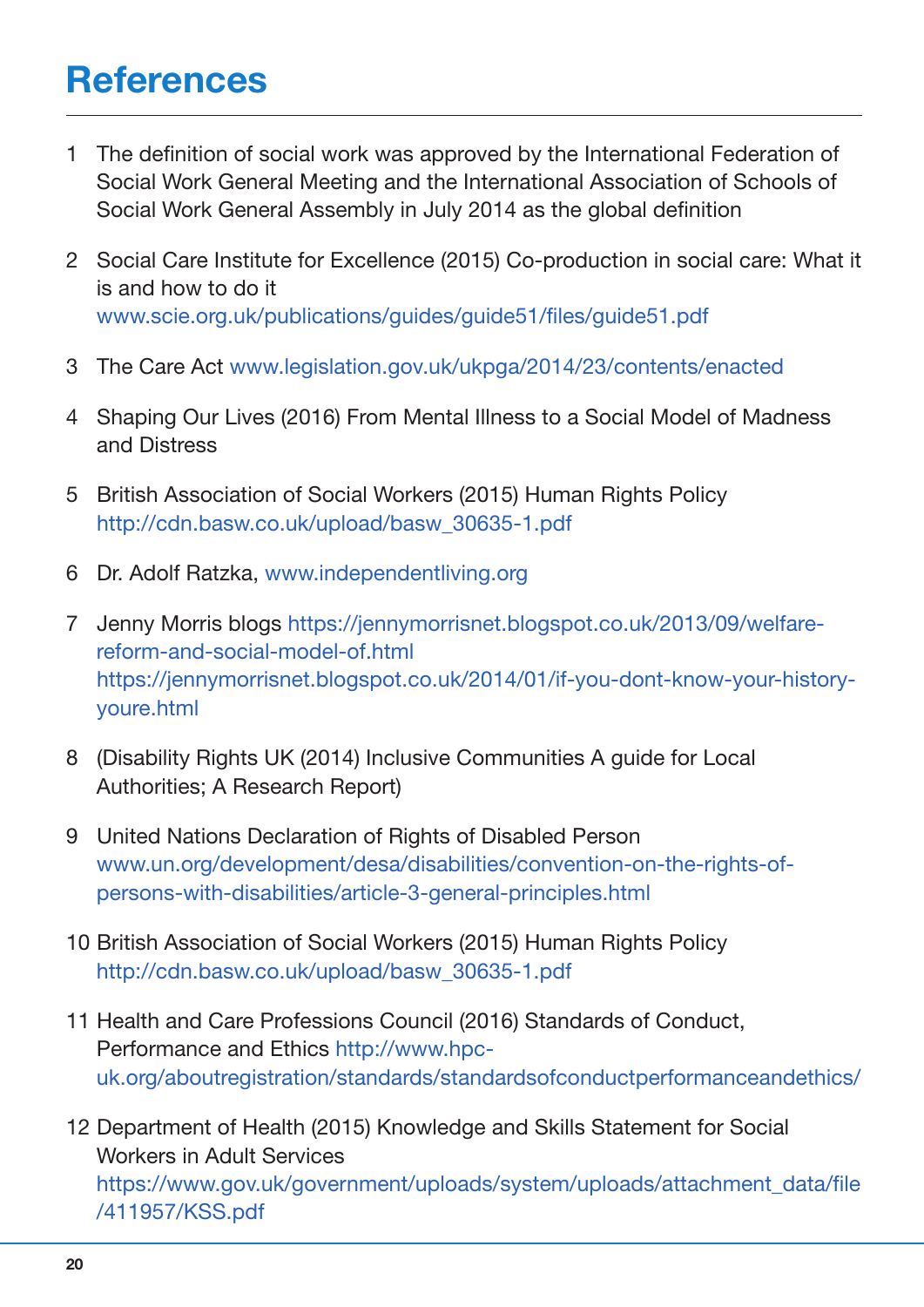- 13 British Association of Social Workers Professional Capability Framework Social Work Level Capabilities <https://basw.co.uk/pcf>
- 14 Research in Practice for Adults (2016) Reimagining Social Care, Dartington
- 15 Think Local Act Personal Making It Real: Marking progress towards personalised, community based support [www.thinklocalactpersonal.org.uk/\\_assets/NEWMakingItReal.pdf](www.thinklocalactpersonal.org.uk/_assets/NEWMakingItReal.pdf)
- 16 Research in Practice for Adults (2011) User-Led Organisations: Key Issue, **Dartington**
- 17 Manthorpe J and Moriarty J (2016) The effectiveness of social work with adults A systematic scoping review, King's College London
- 18 Think Local Act Personal (2016) Developing a wellbeing and strengths-based approach to social work practice: changing culture [www.thinklocalactpersonal.org.uk/\\_assets/Resources/TLAP/BCC/TLAPChangi](www.thinklocalactpersonal.org.uk/_assets/Resources/TLAP/BCC/TLAPChangingSWCulture.pdf) [ngSWCulture.pdf](www.thinklocalactpersonal.org.uk/_assets/Resources/TLAP/BCC/TLAPChangingSWCulture.pdf)
- 19 <www.disabilityrightsuk.org> <http://in-control.org.uk> <www.scope.org.uk>
- 20 Shaping Our Lives on behalf of the Health and Care Professions Council (2015) Service user and carer input into the review of the standards of proficiency for social workers in England
- 21 Beresford P (2013) Beyond the Usual Suspects: Towards inclusive user involvement, Shaping Our Lives <www.shapingourlives.org.uk/documents/BTUSReport.pdf>
- 22 Care Quality Commission (2016) The state of health care and adult social care in England 2015/16 [www.cqc.org.uk/sites/default/files/20161019\\_stateofcare1516\\_web.pdf](www.cqc.org.uk/sites/default/files/20161019_stateofcare1516_web.pdf)
- 23 Think Local Act Personal Making It Real: Marking progress towards personalised, community based support